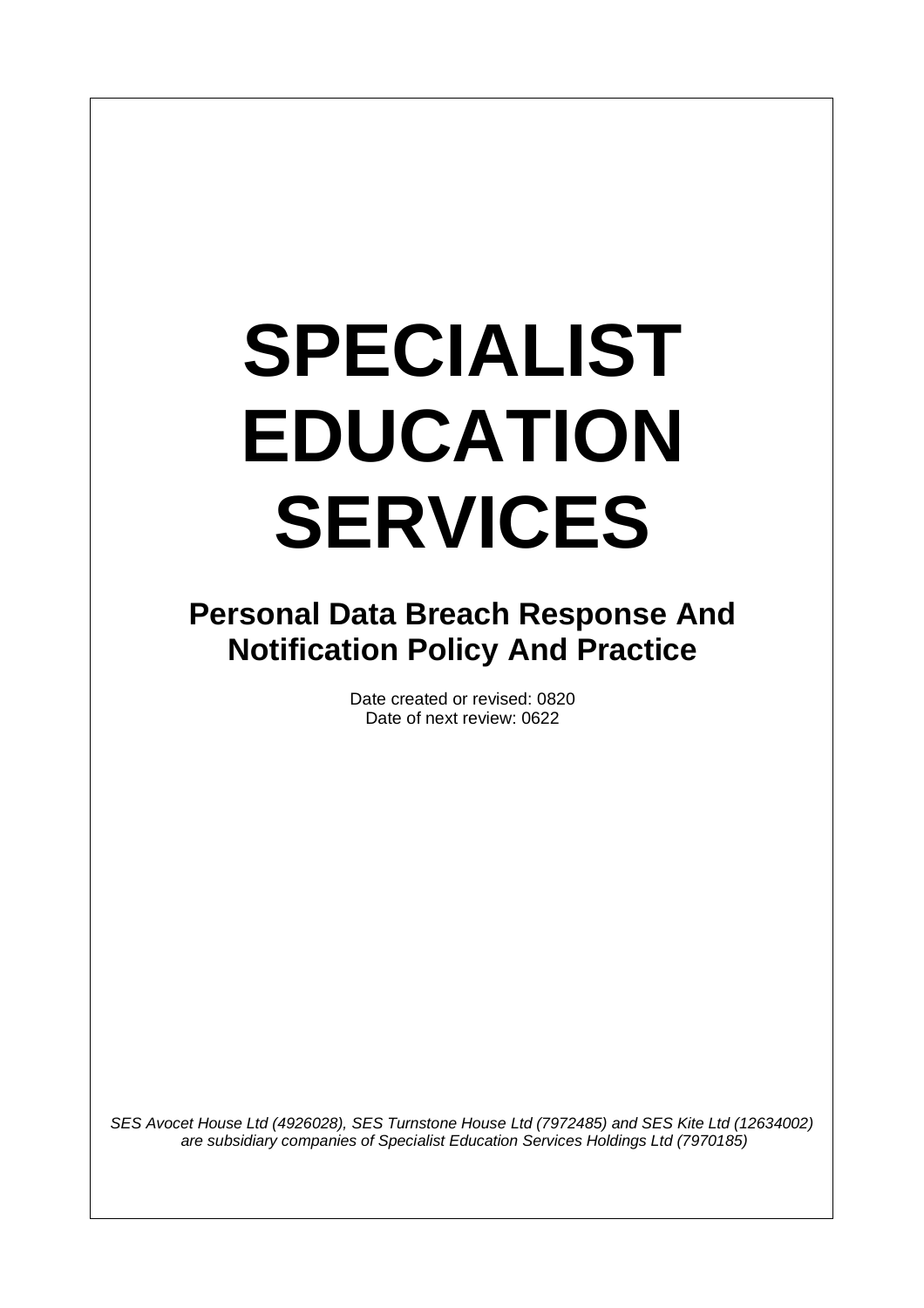#### **CONTENTS**

| $\mathbf 1$             | <b>PURPOSE</b>                                                                        | 3              |
|-------------------------|---------------------------------------------------------------------------------------|----------------|
| $\overline{2}$          | <b>SCOPE</b>                                                                          | 3              |
| $\mathbf{3}$            | <b>RESPONSIBILITY</b>                                                                 | 3              |
| $\overline{\mathbf{4}}$ | <b>DEFINITION</b>                                                                     | 3              |
| 5                       | <b>REPORTING AN INCIDENT</b>                                                          | $\overline{4}$ |
| 6                       | <b>NEXT STEPS</b>                                                                     | $\overline{4}$ |
| $\overline{7}$          | <b>PROCEDURE - BREACH NOTIFICATION PROCESSOR</b><br><b>TO CONTROLLER</b>              | 5              |
| 8                       | <b>PROCEDURE - BREACH NOTIFICATION: CONTROLLER</b><br><b>TO SUPERVISORY AUTHORITY</b> | 5              |
| 9                       | <b>PROCEDURE - BREACH NOTIFICATION: CONTROLLER</b><br><b>TO DATA SUBJECT</b>          | 6              |
| 10                      | <b>DOCUMENTATION REQUIREMENTS</b>                                                     | 6              |
| 11                      | <b>EVALUATION</b>                                                                     | $\overline{7}$ |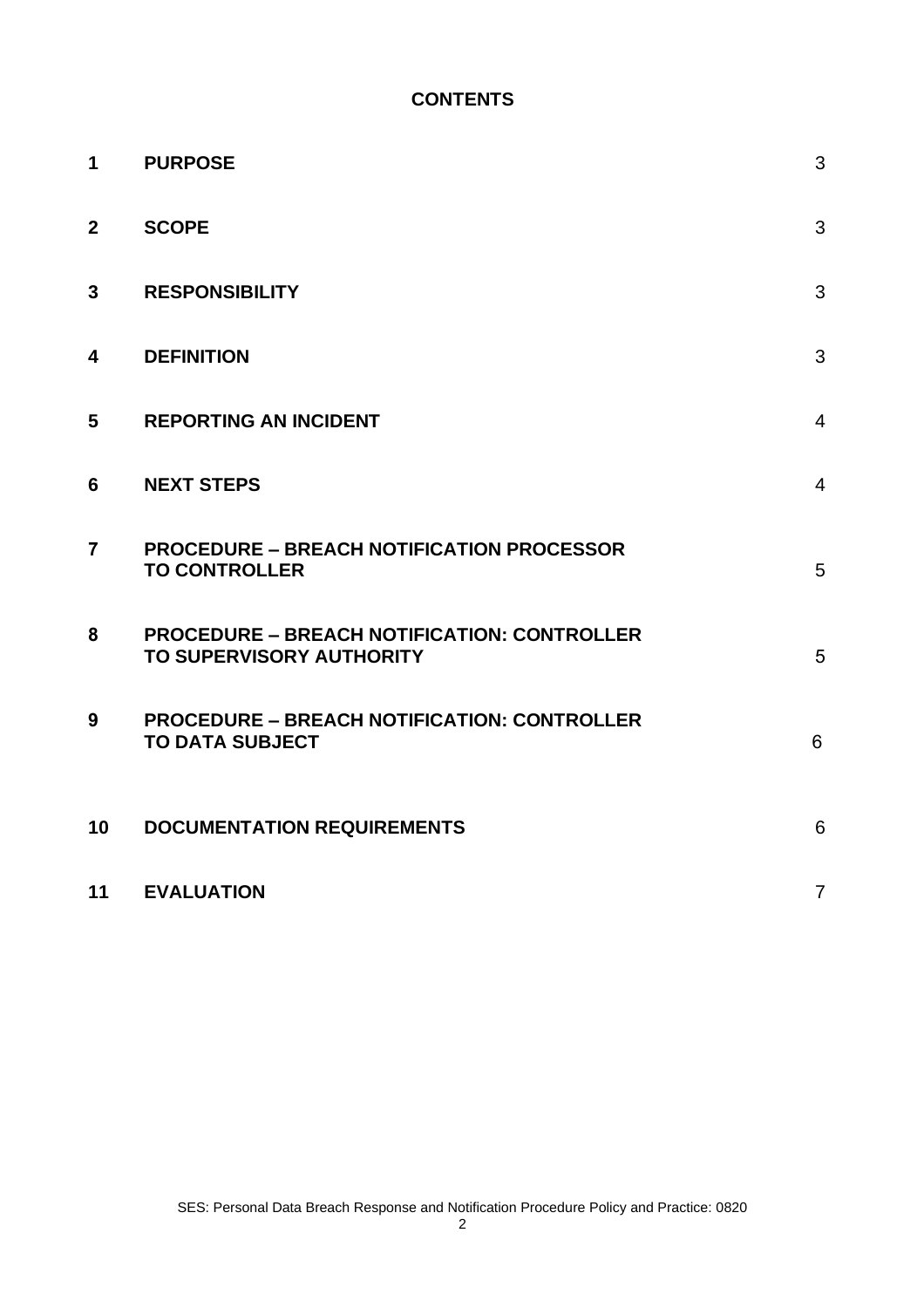#### **1 PURPOSE**

Specialist Education Services ("we"/"us") have this procedure in place to provide a standardised response to any reported data breach incident and to ensure that data breaches are appropriately logged and managed in accordance with data protection law and best practice.

#### **2 SCOPE**

This procedure applies in the event of a personal data breach and applies to all employees of Specialist Education Services at all times whether located within the physical offices or not.

The document applies to all information we process, and all information technology systems utilised by us.

#### **3 RESPONSIBILITY**

All employees, contractors or temporary employees and third parties working for or on behalf of us are required to be aware of, and to follow this procedure in the event of a personal data breach.

All employees, contractors or temporary personnel are responsible for reporting any personal data breach to the Data Manager or Data Protection Officer using the contact details as follows:

Principal Avocet House Telephone: 01508 549320 Email: office@specialisteducation.co.uk

Principal Turnstone House Telephone: 01508 517000 Email: office@specialisteducation.co.uk

Data Protection Officer [DPO@priviness.eu](mailto:DPO@priviness.eu)

#### **4 DEFINITION**

The GDPR defines a "personal data breach" in Article 4(12) as: "a breach of security leading to the accidental or unlawful destruction, loss, alteration, unauthorised disclosure of, or access to, personal data transmitted, stored or otherwise processed". Examples include:

- Loss or theft of data or equipment on which data is stored
- Access by an unauthorised third party
- Sending personal data to an incorrect recipient

SES: Personal Data Breach Response and Notification Procedure Policy and Practice: 0820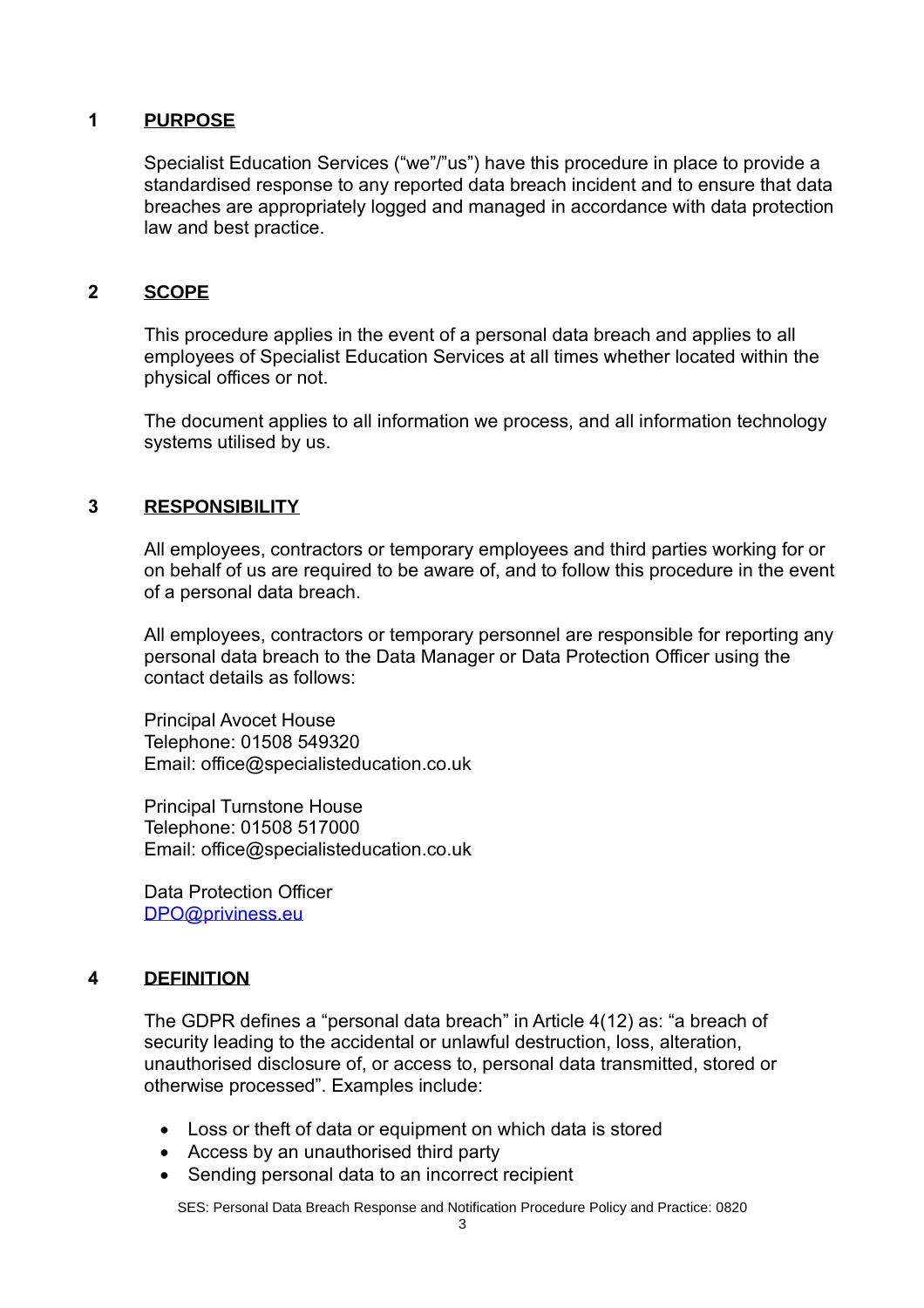- Alteration of personal data without permission
- Loss of availability of personal data such as equipment failure
- Unforeseen circumstances such as a fire or flood
- Hacking attack
- 'Blagging' offences where information is obtained by deceit.
- Any unlawful processing

For the purposes of this procedure data security breaches include both confirmed and suspected incidents.

\*If you suspect a data breach or are unsure whether the incident which has occurred constitutes a data breach please refer the matter to the Data Manager for consideration\*

#### **5 REPORTING AN INCIDENT**

Any individual who accesses, uses or manages information within our organisation is responsible for reporting data breach and information security incidents immediately to the Data Manager.

If the breach occurs or is discovered outside normal working hours, it must be reported as soon as is practicable.

The report will include full and accurate details of the incident, when the breach occurred (dates and times), who is reporting it, the nature of the information, and how many individuals are involved.

#### **6 NEXT STEPS**

The Data Manager will firstly determine if the breach is still occurring. If so, the appropriate steps will be taken immediately to minimise the effect of the breach.

#### **The Data Manager may delegate responsibility to investigate the breach and oversee subsequent procedures to the SES Data Protection Officer.**

An initial assessment will be made by the Data Manager in liaison with relevant persons (which may include IT services) to establish the severity of the breach and who will take the lead investigating the breach (this will depend on the nature of the breach).

An investigation will be undertaken immediately and wherever possible within 24 hours of the breach being discovered or reported.

The Data Manager will investigate the risks associated with the breach, for example, the potential adverse consequences for individuals, how serious or substantial those are and how likely they are to occur.

The Data Manager will then establish whether there is anything that can be done to recover any losses and limit the damage the breach could cause.

SES: Personal Data Breach Response and Notification Procedure Policy and Practice: 0820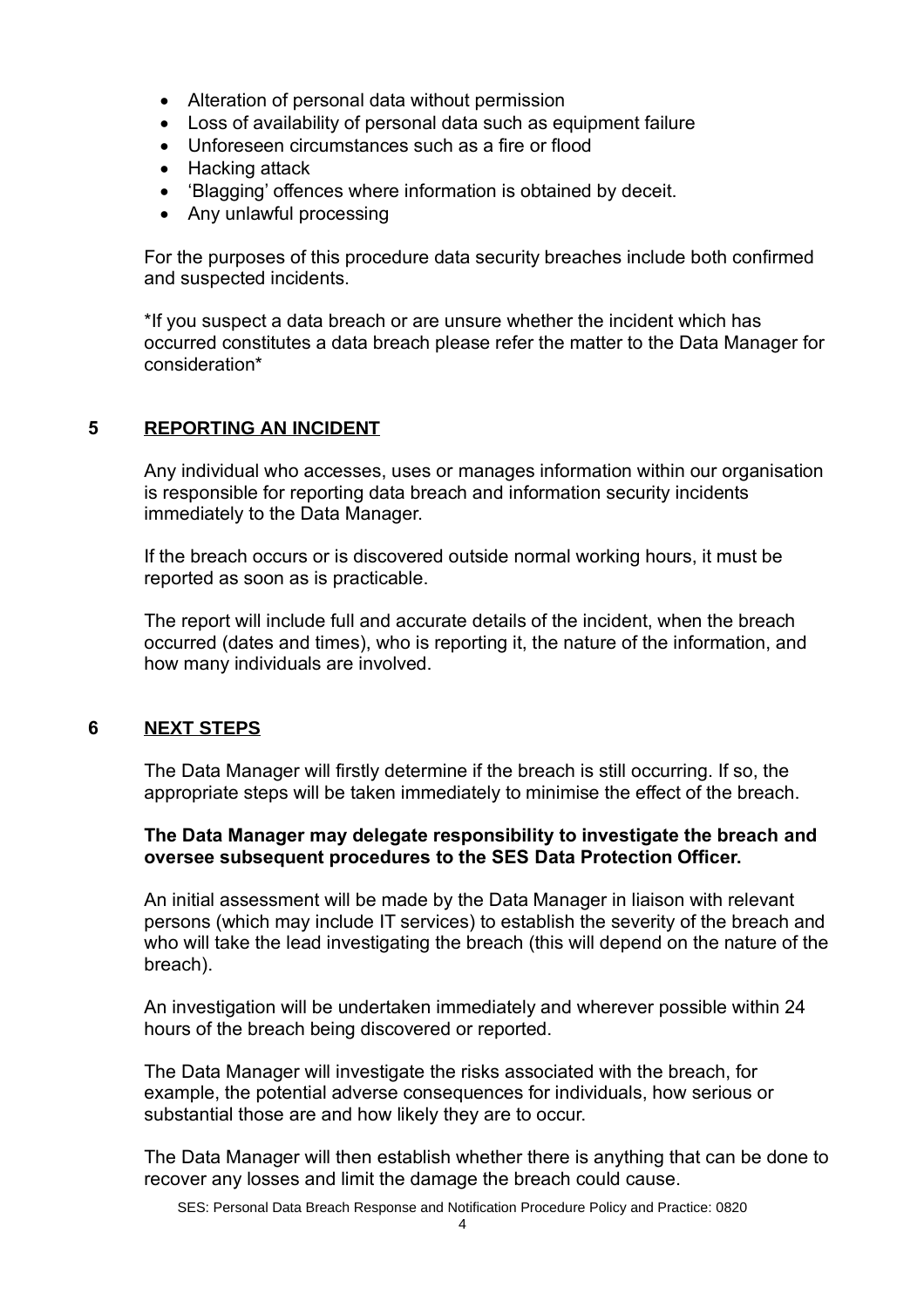The Data Manager will identify who may need to be notified. The relevant procedures from those identified below will then be followed. Every incident will be assessed on a case by case basis.

# **7 PROCEDURE – BREACH NOTIFICATION PROCESSOR TO CONTROLLER**

Specialist Education Services must report any personal data breach or security incident to the controller without undue delay. These contact details are recorded in the Breach Register**.** Specialist Education Services provides the controller with all of the details of the breach.

The breach notification should be made by email and/or phone call.

A confirmation of receipt of this information should be requested and made by email and/or phone call.

#### **8 PROCEDURE – BREACH NOTIFICATION: CONTROLLER TO SUPERVISORY AUTHORITY**

The Data Manager will determine if the supervisory authority (the Information Commissioner's Office (ICO in the UK) need to be notified in the event of a breach.

If the breach affects individuals in different EU countries, the ICO may not be the lead supervisory authority. The Data Manager will also need to establish which European data protection agency would be the lead supervisory authority for the processing activities that have been subject to the breach.

The Data Manager will assess whether the personal data breach is likely to result in a risk to the rights and freedoms of the data subjects affected by the personal data breach, by conducting an investigation or an impact assessment. If the Data Manager decides that there is no requirement to report the breach to the ICO the Data Manager will justify and document their decision.

If a risk to data subject(s) is likely, the Data Manager will report the personal data breach to the ICO without undue delay, and not later than 72 hours after becoming aware of it.

If the data breach notification to the ICO is not made within 72 hours, the Data Manager will submit notification electronically with a justification for the delay.

If it is not possible to provide all of the necessary information at the same time we will provide the information in phases without undue further delay.

The following information needs to be provided to the supervisory authority:

- A description of the nature of the breach.
- The categories of personal data affected.
- Name and contact details of the Data Manager.

SES: Personal Data Breach Response and Notification Procedure Policy and Practice: 0820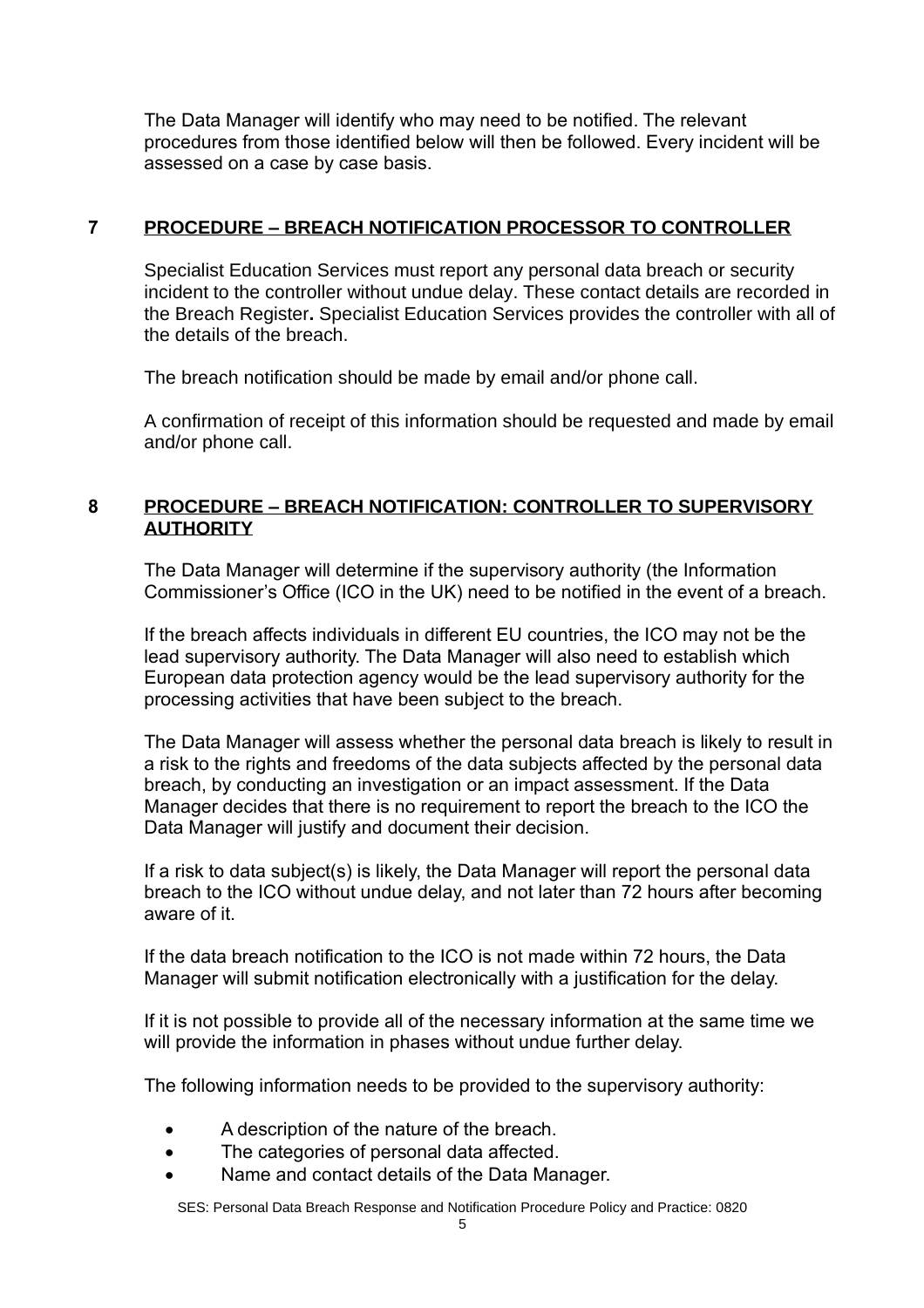- Likely consequences of the breach.
- Any measures taken to address the breach.
- Any information relating to the data breach.
- Approximate number of data subjects affected.
- Approximate number of personal data records affected.

The breach notification should be made via telephone - **ICO: 0303 123 1113.**  Alternatively, the Data Manager may choose to [report it online](https://ico.org.uk/media/for-organisations/documents/2258298/personal-data-breach-report-form-web-dpa-2018.doc) if they are still investigating and will be able to provide more information at a later date or if they are confident that the breach has been dealt with appropriately.

In the event the ICO assigns a specific contact in relation to a breach, these details are recorded in the Internal Breach Register.

## **9 PROCEDURE – BREACH NOTIFICATION: CONTROLLER TO DATA SUBJECT**

If the personal data breach is likely to result in high risk to the rights and freedoms of the data subject, Specialist Education Services will notify the data subjects affected without undue delay and in accordance with the Data Manager's recommendation.

A 'high risk' means the threshold for informing individuals is higher than for notifying the ICO. In any event the Data Manager will document their decision-making process.

The Data Manager will describe the breach in clear and plain language, in addition to information specified to the supervisory authority.

The controller takes subsequent measures to ensure that any risks to the rights and freedoms of the data subjects are no longer likely to occur.

If the breach affects a high volume of data subjects and personal data records, we will make a decision based on assessment of the amount of effort involved in notifying each data subject individually, and whether it will hinder our ability to appropriately provide the notification within the specified time frame. In such a scenario a public communication or similar measure informs those affected in an equally effective manner and will be considered by the Data Manager whose decision will be final.

If we have not notified the data subject(s), and the supervisory authority considers the likelihood of a data breach will result in high risk, Specialist Education Services will communicate the data breach to the data subject(s) by telephone or email.

We will document any personal data breach within the Data Breach Register, incorporating the facts relating to the personal data breach, its effects and the remedial action taken.

## **10 DOCUMENTATION REQUIREMENTS**